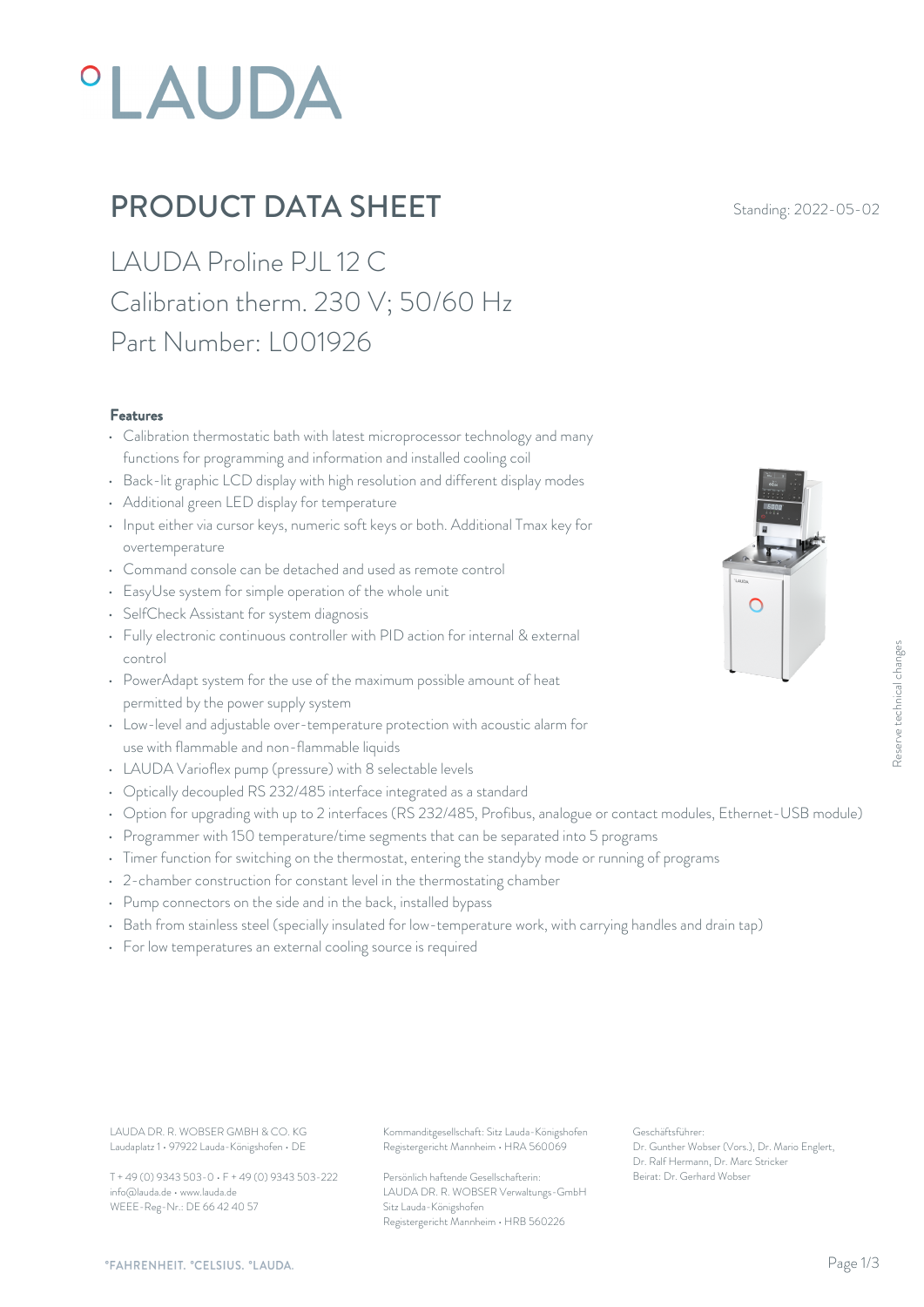

# **PRODUCT DATA SHEET** Standing: 2022-05-02

LAUDA Proline PJL 12 C Calibration therm. 230 V; 50/60 Hz Part Number: L001926



Working temperature min. 30 °C 200 °C



Working temperature max.  $200\text{ °C}$ 

## Technical Features (according to DIN 12876)

| Working temperature range                                                                                                 |                                                                                        | 30  200 °C                                                                                                |
|---------------------------------------------------------------------------------------------------------------------------|----------------------------------------------------------------------------------------|-----------------------------------------------------------------------------------------------------------|
| Working temperature range with external cooling                                                                           |                                                                                        | 20  200 °C                                                                                                |
| Operating temperature range                                                                                               |                                                                                        | $-40200 °C$                                                                                               |
| Ambient temperature range                                                                                                 |                                                                                        | 540 °C                                                                                                    |
| Temperature stability                                                                                                     |                                                                                        | $0.01 \pm K$                                                                                              |
| Heater power max.                                                                                                         |                                                                                        | 3.6 kW                                                                                                    |
| Current max.                                                                                                              |                                                                                        | 16 A                                                                                                      |
| Power consumption max.                                                                                                    |                                                                                        | 3.7 kW                                                                                                    |
| Pump Pressure max.                                                                                                        |                                                                                        | 0.8 <sub>bar</sub>                                                                                        |
| Pump flow rate pressure max.                                                                                              |                                                                                        | 25 L/min                                                                                                  |
| Bath volume min. / max.                                                                                                   |                                                                                        | 8.5/13.5L                                                                                                 |
| Size of bath (ØxH)                                                                                                        |                                                                                        | 120 x 320 mm                                                                                              |
| Overall dimensions (WxDxH)                                                                                                |                                                                                        | 220 x 360 x 630 mm                                                                                        |
| Weight                                                                                                                    |                                                                                        | 19 kg                                                                                                     |
| Power supply                                                                                                              |                                                                                        | 230 V; 50/60 Hz                                                                                           |
| Power plug                                                                                                                |                                                                                        | Power cord with angled plug (CEE7/7)                                                                      |
| <b>Standard accessories</b><br>• 1 Bath cover<br>• 4 screw caps, 4 closing plugs<br>• 2 nipples 13 mm for pump connectors |                                                                                        |                                                                                                           |
| LAUDA DR. R. WOBSER GMBH & CO. KG<br>Laudaplatz 1 · 97922 Lauda-Königshofen · DE                                          | Kommanditgesellschaft: Sitz Lauda-Königshofen<br>Registergericht Mannheim · HRA 560069 | Geschäftsführer:<br>Dr. Gunther Wobser (Vors.), Dr. Mario Englert,<br>Dr. Ralf Hermann, Dr. Marc Stricker |
| T + 49 (0) 9343 503-0 · F + 49 (0) 9343 503-222                                                                           | Persönlich haftende Gesellschafterin:                                                  | Beirat: Dr. Gerhard Wobser                                                                                |

## Standard accessories

- 1 Bath cover
- 4 screw caps, 4 closing plugs
- 2 nipples 13 mm for pump connectors

T + 49 (0) 9343 503-0 • F + 49 (0) 9343 503-222 info@lauda.de • www.lauda.de WEEE-Reg-Nr.: DE 66 42 40 57

> Persönlich haftende Gesellschafterin: Beirat: Dr. Gerhard Wobse LAUDA DR. R. WOBSER Verwaltungs-GmbH Sitz Lauda-Königshofen Registergericht Mannheim • HRB 560226